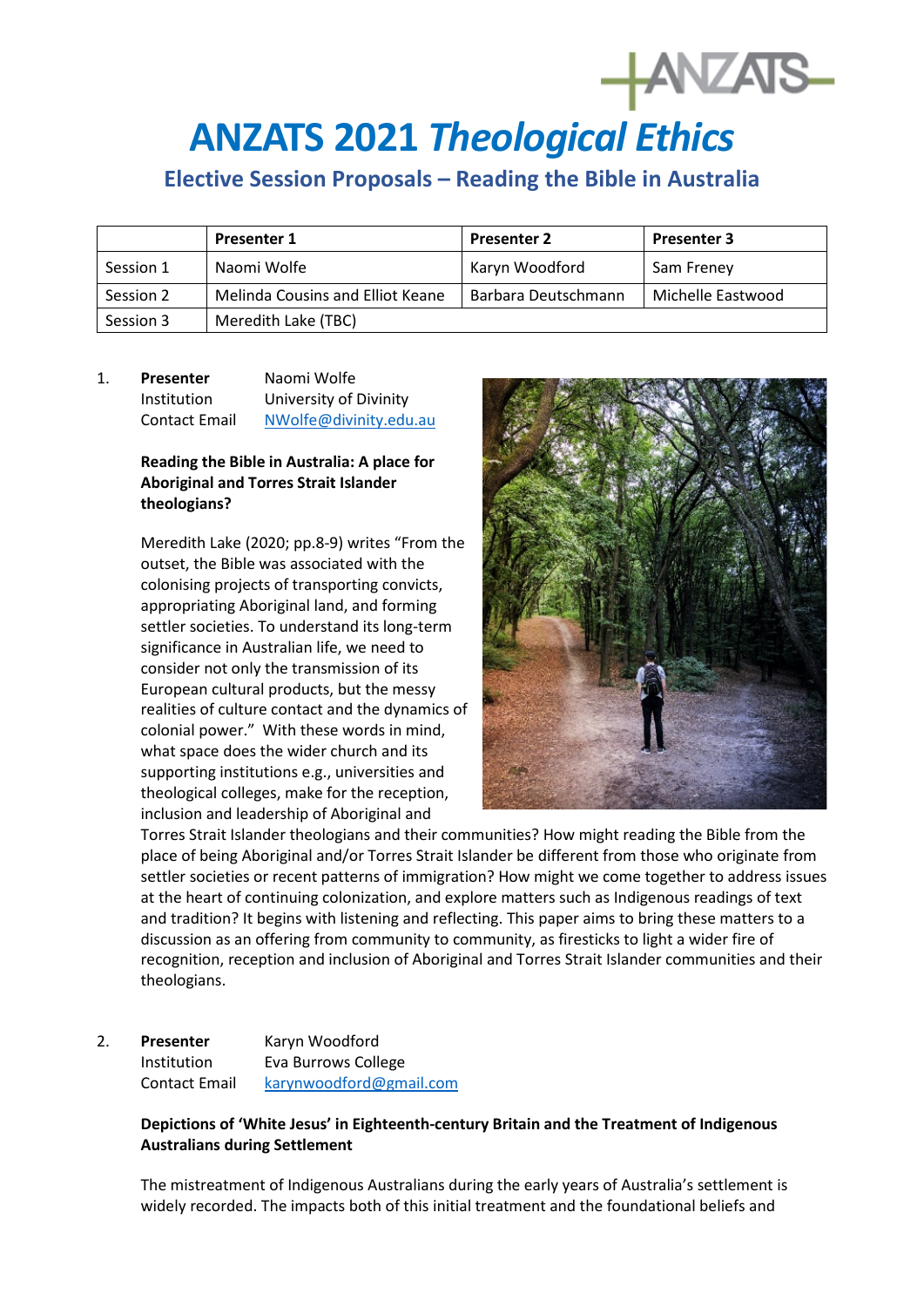behaviours it set for government policies and attitudes among the general populace, is still being felt today leaving reconciliation like a vast gulf in society. This presentation will describe research currently being undertaken into one potential factor of this treatment. The research was inspired by quotes from early clergy and missionaries in Australia who saw that the dark skin of the Indigenous Australians reflected a dark soul (if they had one at all) and an inability to accept Christianity. This raised the question of whether these people were aware of the likely colour of Christ's skin as a middle eastern man, a question instantly answerable as the Christ of eighteenthcentury Britain was decidedly white.

The research is in its early stages, establishing the depictions of Jesus that both clergy and common people would have been exposed to during this time, before going on to the impact of these depictions on the treatment of Indigenous Australians. These depictions include not just traditional artwork, but paintings and stained-glass windows in churches, early illustrated Bibles, and other depictions. The overarching question is whether seeing Jesus as a white man resulted in believing that only those with white skin could be like him and receive salvation (a misinterpretation of Genesis 1:27). The research aims to explore whether early settlers (born and raised in eighteenth-century Britain) saw Indigenous Australians as "less than human" due to the colour of their skin as a direct result of their perception of Jesus as white.

Biblical texts discussed will include Genesis 1:27 and Mark 12:29-31 (Jesus citing Leviticus 19:18) which tie together the image of God with love of neighbour.

3. **Presenter** Sam Freney Institution Bible Society of Australia Contact Email [sam.freney@biblesociety.org.au](mailto:sam.freney@biblesociety.org.au)

#### **Judges and Kings: A Distinction Without A Difference?**

How can a translation accurately reflect hierarchical differences when the target culture and language knows nothing of such dynamics? This is the issue faced by Pitjantjatjara translators of 1 Samuel.

A consideration of reading the Bible in Australia would benefit from engagement with the challenges of translation into the languages of indigenous Australians. Translation choices impact the possibilities for accurate and sophisticated Bible reading amongst these communities, and even the languages themselves.

Pitjantjatjara is a dialect of Australia's Western Desert Language, spoken by over 3000 people, most of whom live predominantly in the Anangu Pitjantjatjara Yankunytjatjara (APY) lands of central Australia. Pitjantjatjara culture is very non-hierarchical: the dynamic of one person above another is difficult to capture in the language as it traditionally didn't exist. The word used for 'leader' or 'boss' in the present day is *mayatja*, which is actually a loan-word from English. This presents some confusion especially in the early chapters of 1 Samuel, where distinctions between judges (*mayatja*) and kings (also *mayatja*) are crucial for not only the immediate narrative but more far-reaching historical and theological understanding.

This paper surveys available translation choices for 'judge' and 'king' in 1 Samuel in light of the Deuteronomic background to these categories, placed alongside linguistic, social, and cultural knowledge of current-day Pitjantjatjara translators. Examination of this theme of kingship in ancient Israel is also an opportunity for non-Pitjantjatjara people (the author included!) to reflect on the contours of leadership and our own linguistic biases.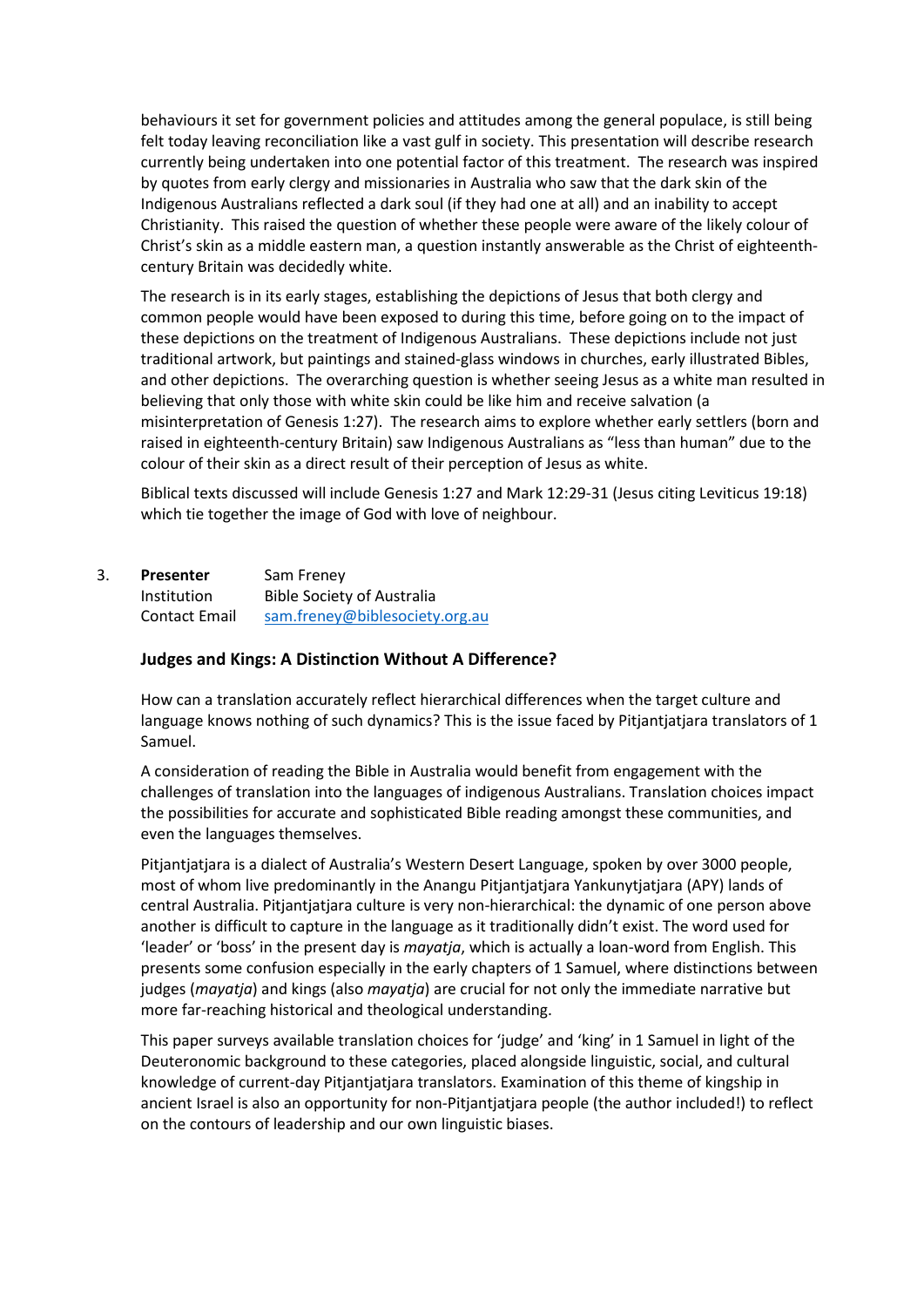#### 4. **Presenters** Melinda Cousins and Elliot Keane Institution Baptist Churches South Australia Contact Emails [mcousins@sabaptist.asn.au](mailto:mcousins@sabaptist.asn.au) an[d elliot@richmond.org.au](mailto:elliot@richmond.org.au)

#### **Re-storying: collaborative practice in preaching the biblical narrative in a local church context**

Australian Baptist churches have long valued and centred the preaching of the Bible in their gatherings, seeking to equip faith communities to live out its truths in their time and place. However, this has often been done in a disjointed way, leaving members with ideas and behaviours to implement as individuals, but without a broader framework to engage as a community. Scholarly work on the biblical 'meta-narrative' over recent decades, including that of Bartholomew, Goheen and Wright, provides one such framework for understanding, embodying and entering into the biblical story.

The presenters work together in a local Adelaide church and seek to apply this framework in ways that will engage, inspire, and commission their community to live out faith in practice in their context. This is based on their assumptions that the biblical story continues to be authoritative for the faith community and relevant for the wider culture, alongside the need for fresh imagination and engagement in the ways it is communicated and practiced. They have been shaped by their commitments to presenting this story as an alternative, invitational meta-narrative rather than seeking to impose it upon anyone, and to acknowledging the country on which they walk and learning from the First Nations peoples of this land. This paper outlines how this has been worked out in preaching the biblical narrative over a number of years, including an example of a teaching series on the big story of God learning from artwork by Warlpiri artist Claris Poulson Nampijimpa.

## **5.** Presenter Barbara Deutschmann Institution Whitley College/University of Divinity Contact Email [barbara.deutschmann206@gmail.com](mailto:barbara.deutschmann206@gmail.com)

#### **Damned Whores and God's Police: The Use of Genesis 2–4 in Early Australian History.**

'Damned whores' and 'God's police,' the polarised characterisation of women seen in writings of Australian history, can be seen to reflect antipodean versions of biblical Eve and Mary. Biblical texts themselves give no firm foundation for such polarised views of women. The paper will read some depictions of gender in early Australia together with Genesis 2–4, looking for resonances, showing how women worked within these polarities, and used them to their own benefit. It will also review the way that racialised stereotypes of Aboriginal women cut across these polarities, depicting Aboriginal women in negative ways.

This paper will proceed in three parts: The first will examine the Genesis 2–4 text through the lens of the 'damned whore' type. The second section will discuss examples of the ways this type was expressed in the early settlement (1788–1820) period of Australian history. Part three will draw some conclusions about the implications of these interpretations for Australian life today.

#### **6. Presenter** Michelle Eastwood Institution University of Divinity Contact Email [michellejeastwood@gmail.com](mailto:michellejeastwood@gmail.com)

#### **Religion as Rhetoric and the Religious Discrimination Bill**

The Religious Freedom Bill – or as *The Guardian* has dubbed it, the Religious Discrimination Bill – does not mention the Bible. Instead it makes reference to 'sincerely held religious beliefs' that are assumed to be threatened in the multi-cultural, pluralistic society of contemporary Australia.